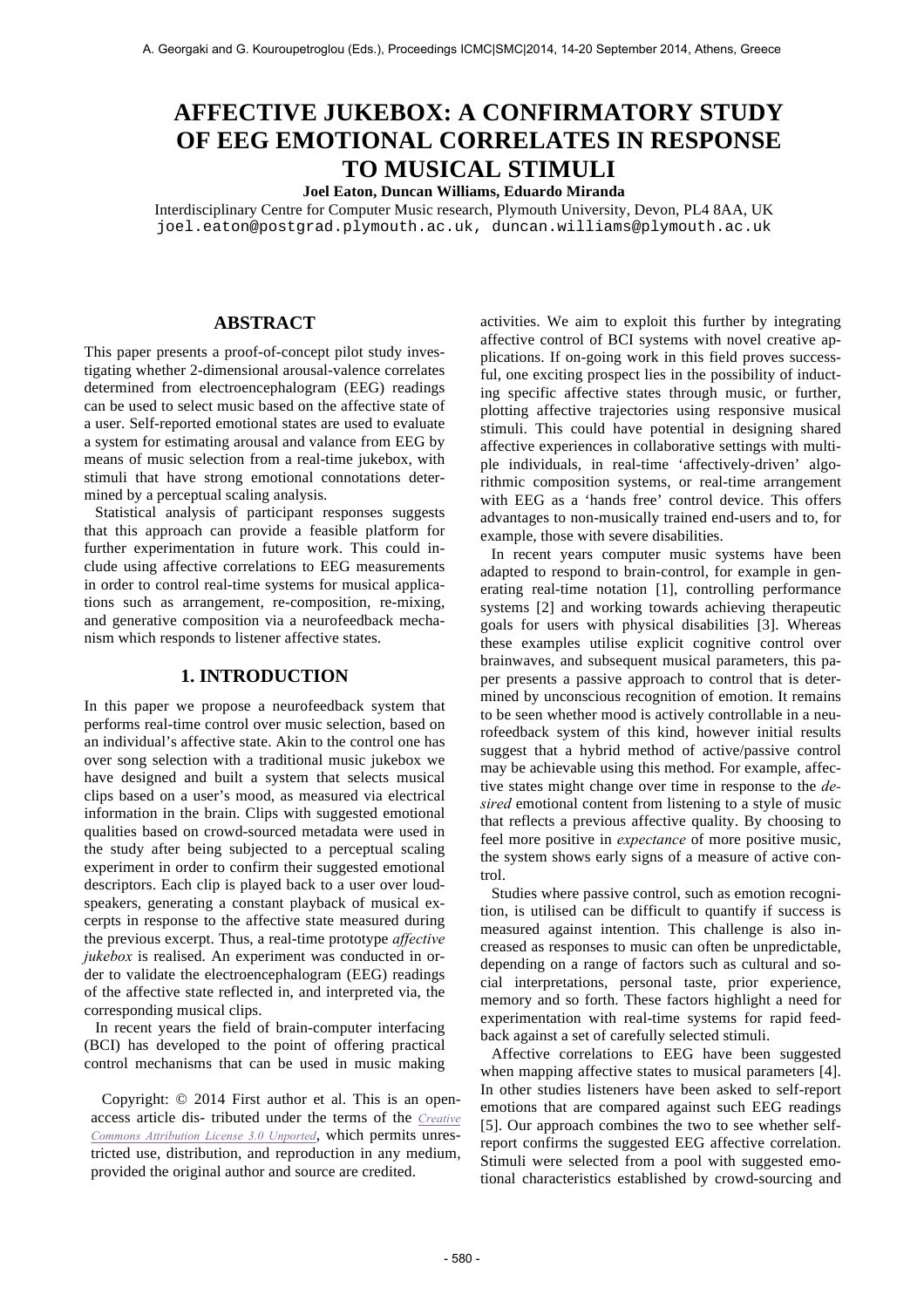corroborated by a pre-experiment perceptual scaling exercise. In simple terms the goal of the affective jukebox is to select music based on an individual's affective response as measured via EEG.

## **1.1 Affective model**

Music psychology typically documents three types of emotional responses to music: mood, affect, and emotion [6]. Russell's circumplex model of affect [7] provides a way of parameterising emotional responses to musical stimuli in two dimensions: valence (positivity) and arousal (energy or activation), as shown in Figure 1. This model maps neatly on to Hevner's adjective cycle [8] and is corroborated by other studies of music and emotion in 2 dimensions [9]. Interested readers can find more exhaustive reviews on the link between music and emotion in [10] and the recent special issue in *Musciae Scientiae* [11]. Other models of music and emotion have been used but the 2-dimensional model was implemented in this work as it has been well documented in respect to music and to neurophysical measurement by means of EEG [12, 13, 4].



**Figure 1.** Circumplex model of affect, from Russell, p1168. Adjectives have been scaled in two dimensions, with valence on the horizontal axis and arousal on the vertical axis.

This system divides the circumplex model into quadrants which are then indexed via a Cartesian co-ordinate such that 12 discrete co-ordinates can be referenced corresponding to individual affective states, as shown in Figure 2. 2 axis give four quadrants, each of which is sub-divided by 3 to give 12 approximate affective states. 12 adjectives were selected from the circumplex model such that 'basic' emotions (*sad*, *calm*, *angry*, and *happy*), which have been well-documented in almost all music and emotion studies, are represented in the centre of the quadrants, with adjectives for lower and higher arousal levels spaced as evenly as possible from these adjectives in each quadrant. In this manner, a co-ordinate of  $(v1, a1)$ would refer to *tired*. Two adjectives were deliberately avoided in the selection process: *Sleepy* and *aroused*, as they were both placed near to the centre of the circumplex model of affect (shown in Figure 1) and might there-

fore be considered somewhat ambiguous as to their valence. However, there is no reason why additional adjectives could not be incorporated in the future to such a model, providing they are adopted from an appropriately scaled dimensional model.



**Figure 2**. Quadrants with 12 discrete affective adjectives from the circumplex model (afraid, angry, frustrated, excited, happy, pleased, tired, sad, miserable, relaxed, calm, and content).

The main emotions (*sad*, *calm*, *angry*, and *happy*) can all be seen in the second level  $(v1, a2)$ ,  $(v2, a2)$ ,  $(v1, a5)$ , and (v2, a5) respectively. An emotional trajectory moving from *pleased*, via *happy*, to *excited*, can be represented by a vector which gradually increases in arousal whilst maintaining positive valence:  $(v2, a4)$ ,  $(v2, a5)$ ,  $(v2, a6)$ . Values for these co-ordinates can then be assessed from listeners and used to select music in real-time in response to, and by means of meta-information corresponding to, the selected emotional adjective.

# **2. SYSTEM DESIGN**

EEG is a common choice for measuring electrical brain activity due to its non-invasive nature and relatively affordable and customisable hardware. However, interpreting meaningful information within EEG is a challenging task. Problems with noise inherent in complex signals that overlap into frequency or time-based ranges are commonly faced in BCI research. The quality of hardware components can make a significant difference in improving the signal-to-noise ratio and the ultimate success of mapping brainwaves to task related functions. The system presented and evaluated in this paper was designed using the g.tec Sahara dry electrode and preamplifier system with the g.MOBIlab+ amplifier. EEG data was passed into Matlab using the g.tec Simulink API for processing, feature extraction and classification and the resultant data was then passed to MAX/MSP via OSC for music clip selection. The raw EEG was pre-processed using a low-pass filter to accommodate the full range of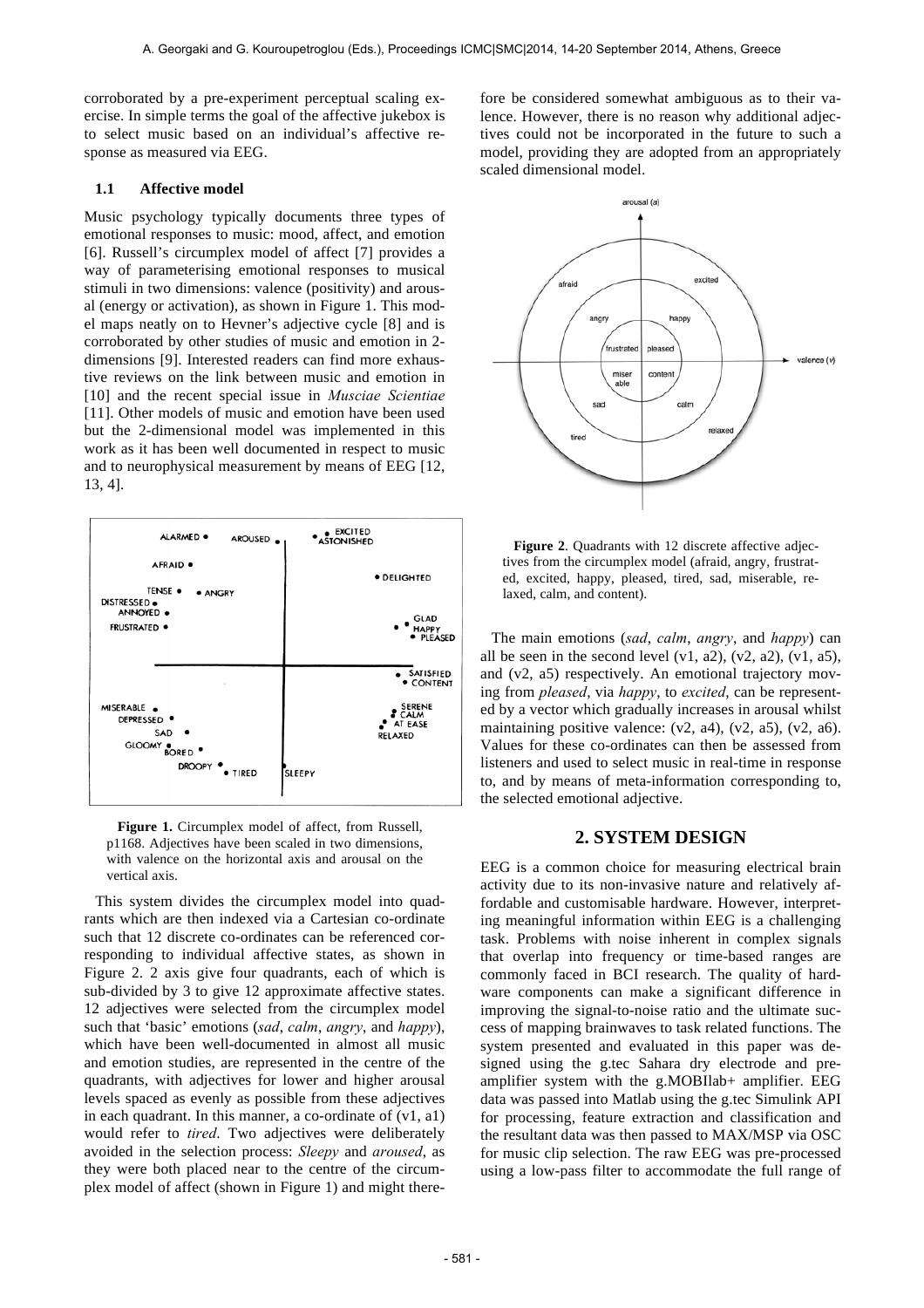frequencies measured and a notch filter with a centre frequency of 50Hz to reduce mains interference.

To reduce interfering noise from blinking, muscle activity or movement related artefacts Tenke and Kaysers method of segmenting incoming EEG into epochs of samples (50% overlap; Hanning window) and rejecting those that are clipped above a threshold of  $+100 \text{ µV}$  [14] was adopted. EEG data was passed through butterworth bandpass filters and the spectral power of alpha (8-13Hz) and beta  $(13 - 30Hz)$  frequency bands was isolated. Mean values of spectral power are normalised across the last 10 seconds of 30 windows (which equals the length of each clip of music) to gauge response to the previously selected window of music. This method is useful to counter the known effect of diminishing arousal over time as subjects familiarise themselves with the stimuli and the environment [15].

To ascertain levels of valance and arousal electrodes were placed on the front of the scalp, over the prefrontal cortex an area that plays a significant role in emotion handling. Electrodes are positioned across points F3 and F4 (using the international 10–20 system). A subject's arousal can be derived from the ratio between alpha and beta activity. Strong alpha activity is known to indicate a relaxed state of mind, and this combined with increased activity in the beta band can indicate arousal; alertness in mental activity [16]. The balance of activation levels across the left and right hemispheres indicates a difference between a motivated approach or a more negative, withdrawal type of mental state, which is directly related to valence [4].

Real-time classification of emotional EEG characteristics is either crudely conducted using threshold values derived against stimuli presented to users or more accurately through training a classification model with techniques such Linear Discriminant Analysis (LDA) and Support Vector Machines (SVM) [4, 5]. Currently this system adopts the former approach, similar to that of Lui et al [17], and we acknowledge that although results were corroborated offline using LDA, an online classifier would yield much greater real-time accuracy.



**Figure 3.** Diagram of the BCI neurofeedback system.

## **3. EVALUATION**

In order to determine whether the EEG affective model was accurate, a perceptual experiment was undertaken whereby listeners were invited to self-report their emotional response to music selected autonomically in direct response to the EEG correlations.

Musical mood classification is a growing field in the realm of musical information retrieval, with various possibilities for stimulus selection including systems that utilise machine learning, crowd-sourcing, and acoustic analysis [18]-[20]. In this case, the stimulus set was selected from music which had already been tagged with emotional descriptors by crowd-sourcing in the *Stereomood* project, an "emotional on-line radio that provides music that best suits users' mood and activities" [21]. The stimuli included material from a range of genres, with a variety of tempos and instrumentation. Material with tags that correspond to the affective adjectives shown in Figure 2 was edited to 30-second clips and subjected to loudness equalisation in order to create the stimulus set shown in Table 1. There was, however, potential for some bias in the crowd-sourced metadata of the musical stimuli. For example, a search for *afraid* yielded *Non, je ne regrette rien* as performed by Edith Piaf. Knowing the lyrical content and delivery of this song, it seemed reasonable to assume that some of the crowd involved in tagging this stimulus did so as *afraid* as they felt that this song might give them the opposite i.e. *courage*. Four sources for each stimulus were initially short-listed, as a mechanism for elimination of erroneously tagged material was required. Therefore, these short-listed stimuli were evaluated in a short perceptual scaling experiment where listeners were asked to confirm how much they agreed with each of the crowd-sourced tags. Only stimuli with the largest amount of universal agreement to their documented correlation were progressed (>66% agreement with a standard deviation <0.20).

| Stimulus<br>number<br>$\prime$<br>Cartesian<br>co-ordinate | Corre-<br>sponding<br>affective ad-<br>jective | Musical stimulus<br>(Title, performer)                      |
|------------------------------------------------------------|------------------------------------------------|-------------------------------------------------------------|
| 1. (a1, v1)                                                | Tired                                          | <i>Dissociation EP</i> , Ge-<br>latinous                    |
| 2. (a2, v1)                                                | Sad                                            | One day I'll fly away,<br>Keith Jarret & Char-<br>lie Haden |
| 3. (a3,v1)                                                 | Miserable                                      | <i>Fade into you</i> , Chel-<br>sea Burgin                  |
| 4. $(a4, v1)$                                              | Frustrated                                     | What Kind of Girl,<br>Kid Moxie                             |
| 5. (a5, v1)                                                | Angry                                          | Sneak Chamber,<br>Tsutchie & Force of<br>Nature             |
| 6. $(a6, v1)$                                              | Afraid                                         | <i>Perfect Drug</i> , Nine<br>Inch Nails                    |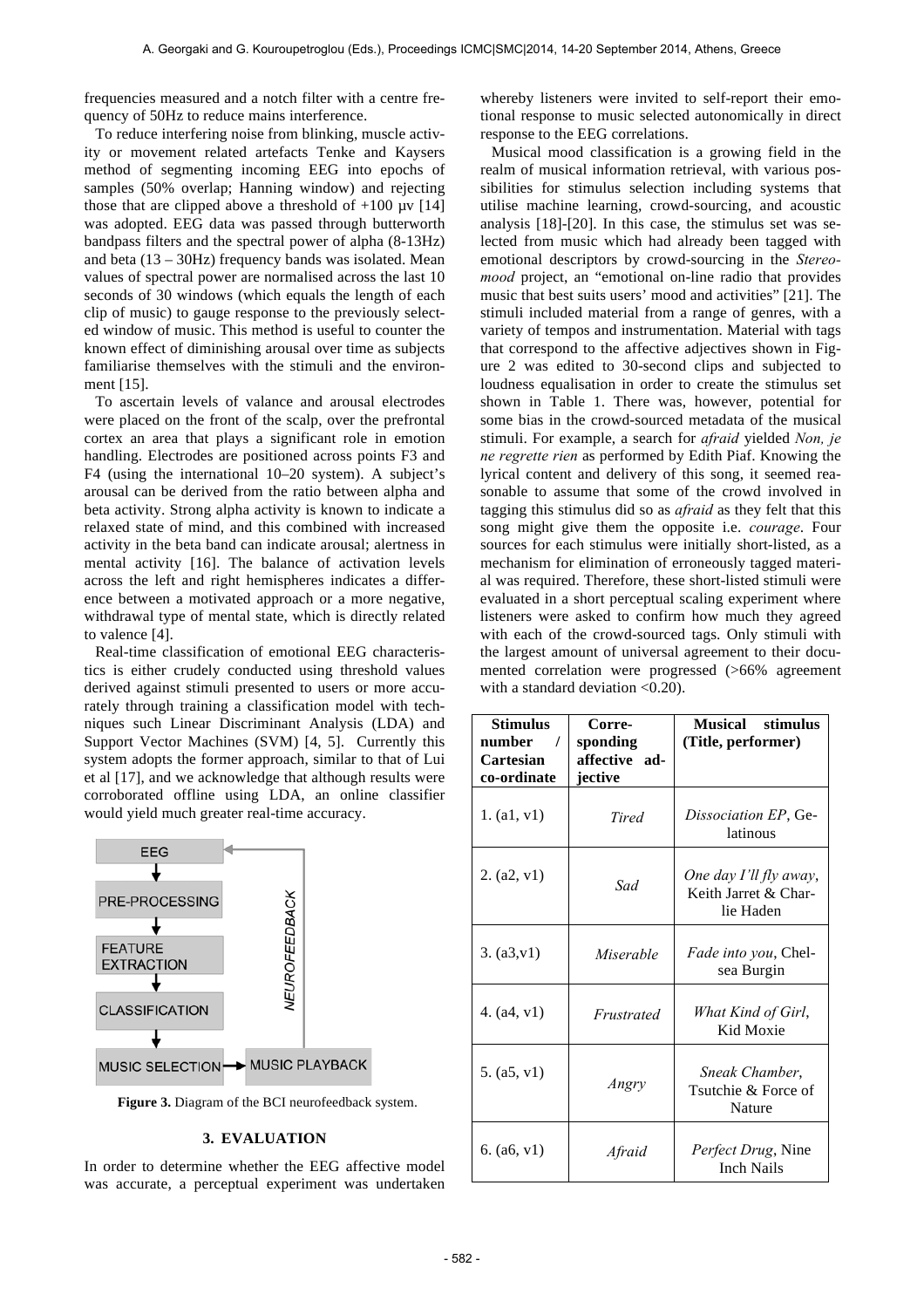| 7. $(a1, v2)$  | Relaxed | I'll take the road.<br>Dave Reachill    |
|----------------|---------|-----------------------------------------|
| 8. (a2, v2)    | Calm    | <i>Jung Greezy</i> , Snake<br>Oil       |
| 9. $(a3, v2)$  | Content | Get Lucky, Daft Punk                    |
| 10. $(a4, v2)$ | Pleased | All around, Tahiti 80                   |
| 11. $(a5, v2)$ | Happy   | <i>Theo</i> , Apples                    |
| 12. $(a6, v2)$ | Excited | Tropp'Cazz'Pa'Capa<br>, Smania Uagliuns |

**Table 1.** Stimulus set used in evaluation experiment. Cartesian co-ordinates for arousal and valence are determined by EEG analysis. The corresponding affective adjective is then used to select a musical stimulus.

## **3.1 Listening panel and experimental procedure**

Six listeners participated in the experiment. Each participant had some experience of critical listening. All participants were male, aged between 22-35. The experiment was conducted via a Max/MSP graphical user interface. Listening tests were conducted via full range loudspeakers in a quiet room with dry acoustics. Participants were allowed to adjust volume levels according to their own preference during a familiarisation exercise. Instead of integrating an external library of stimuli, such as the Affective Digitized Sounds database (IADS) of audio stimuli for emotion induction [22] the affective jukebox system was calibrated using excerpts from the full stimulus set in order to ensure that the EEG recordings were directly relevant to the stimulus set.

## *3.1.1 Familiarisation and calibration stage*

The familiarisation exercise allowed listeners to hear the following stimuli in order to calibrate the EEG response: tired  $(v1, a1)$ , relaxed  $(v2, a1)$ , afraid  $(v1, a6)$ , and excited (v2, a6), meaning that listeners had experienced one stimulus from each quadrant at the maximal and minimal arousal levels before undertaking the experiment. AV levels were recorded to determine the maximum and minimum levels on a participant-by-participant basis. These values were used to normalise the individual's responses in the main experiment.

#### *3.1.2 Main experiment*

After an initial measure of a user's resting affective state to select the first musical clip, the self-report/listening task was repeated over a series of trials, as illustrated in figure 4. EEG is collected from the last 10 seconds of each listening session (one complete stimulus) and the corresponding affective co-ordinate is used to select the next clip.

Once playback of the selected stimulus has finished, listeners are asked to scale their agreement with the intended emotion:

"Thinking about the music you just heard would you agree that it reflected the way you felt whilst the previous piece of music was playing (or in the first test, before any music was playing at) all?"



**Figure 4.** Design of the experimental paradigm. A staggered method of selection based playback and selfreporting was used over trials for each participant.

In response, listeners were presented with a slider using a hidden 100-point scale with end points marked "totally agree" to "totally disagree". It is acknowledged that in repeatedly answering this question users were required to recall previous responses to music in every instance, which is by no means an easy feat, but is necessary in order to reflect the paradigm of a jukebox playback system. Each experiment was conducted twice, the first in order to acquaint the participant with the experiment paradigm (see Figure 4.) and user interface. Data was only recorded and analysed from the second run of each participant, in order to ensure that participants understood the task.

# **4. RESULTS**

Listener responses were analysed in the SPSS package. Mean agreement across all participants was 0.85 with a standard deviation of 0.14 and a standard error of mean of 0.07, as shown in Table 2. Although only a limited number of listeners took part in the evaluation, mean agreement was relatively high suggesting that there was a good degree of corroboration between the EEG measurement and the mood meta-tagging that was used to select the stimuli. However, the overall standard deviation (σ) was also quite high. The low sample size implies that an improvement in the margin of error could be achieved by using a larger number of participants for such an evaluation in future – to improve the  $\sigma$  to a confidence level of  $> 92\%$  ( $\alpha = < 0.07$ ) would mean at least halving the margin of error, requiring quadruple the number of participants (to achieve a confidence level of > 95% would require  $\sim 8$  times the number of participants). The relatively low standard error of mean suggests that this hypothesis might be borne out by a larger scale evaluation, but such testing was beyond the scope of this pilot study.

| Mean I | Std. Deviation $(\sigma)$ Std. Error of Variance | Mean |     |
|--------|--------------------------------------------------|------|-----|
| 0.85   | 0.14                                             | በ በ7 | 214 |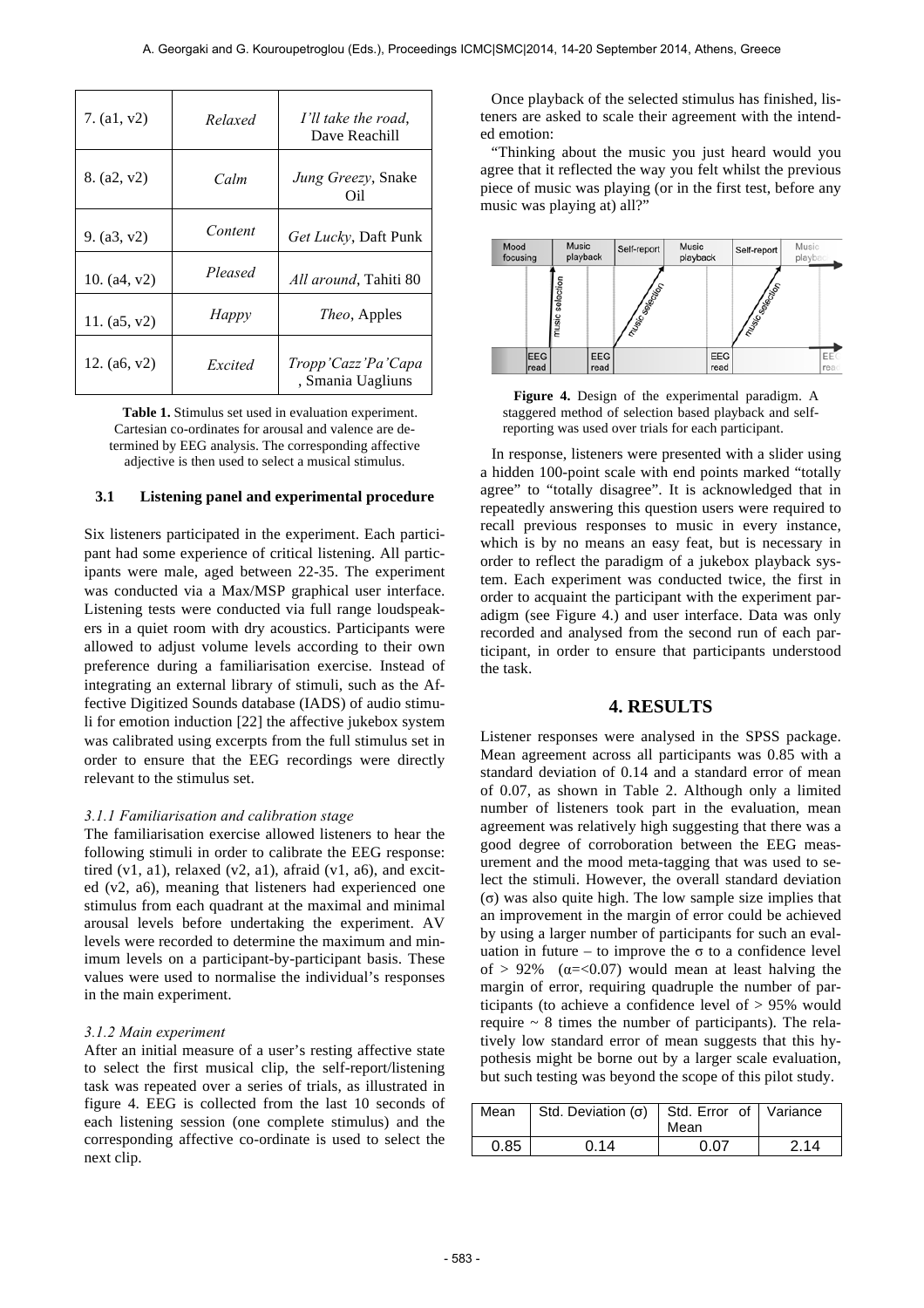**Table 2**. Mean agreement, standard deviation, standard error of mean, and variance across all participants (shown to 2 decimal places)

The mean agreement and standard deviation across each individual participant, as shown in Table 3, was then examined. Although mean agreement was good, the individual participants' standard deviation remained high with  $\alpha = > 0.05$  in all participants, and particularly high standard deviation in two participants (participant 2 and 5).

| Participant | Mean | Std. Deviation |
|-------------|------|----------------|
| number      |      | $(\sigma)$     |
|             | 0.90 | 0.06           |
| 2           | 0.79 | 0.25           |
| 3           | 0.88 | 0.11           |
|             | 0.77 | 0.14           |
| 5           | 0.90 | 0.12           |
|             | 0.85 | 0.13           |

**Table 3.** Mean agreement and standard deviation from each individual participant (shown to 2 decimal places).



**Figure 5.** Mean agreement across individual participants with standard deviation shown in error bars. Note that the participants with the highest mean agreement also exhibit the lowest standard deviation in their responses.

Three participants (participants 1, 3, and 5) had additional training in EEG use and showed both a higher mean agreement and lower standard deviation in their responses, as shown in Figure 3, than the three participants who had not previously been trained in the system (participant number 2 and 4). However, there was only a relatively small variation in standard deviation between participants 3-6, regardless of previous training. This suggests that a robust evaluation of a training system might be useful in further work to determine whether any significant improvement in mean agreement and can be generated in previously untrained participants.

## **5. DISCUSSION**

#### **5.1 Performance and limitations**

It is important to acknowledge that this was a pilot study using only a limited panel of participants of similar age and gender. The small number of musical stimuli was specified in order to reduce unmanageable variations in listener responses, however an improved system could increase the number of stimuli tailored to the individual; and thereby increase the performance of the system.

Moreover the tests highlighted that individual musical preferences, even within this small subset of possible users, caused a wide variation of responses. However, we hypothesise that within these caveats the system should be scalable to larger numbers of users.

One possible method to tackle the problem of individual musical preferences would be to carry out a prescreening exercise (for example the STOMP system [23]) to improve the affective resolution by reducing individual bias to specific genres. Similarly a wider pool of musical stimuli could be used to address this.

## **5.2 Observations**

Whilst conducting the experimental evaluation, a particular neurofeedback loop was observed. Listeners tended to select the same clip of music repeatedly once they had reached a settled affective state. This suggests an intuitive affective state, which is perhaps to be expected. When a listener actively engages with music that reflects their mood, their mood is unlikely to change for a period of time as they enjoy the listening experience associated to their affective state. Over time it could be seen that valence decreased after repeated exposure to the same clip. It is easy to imagine becoming annoyed after listening to the same 30 seconds repeatedly. Anecdotally, users most readily understood the corresponding states of stimuli in the extremes of the arousal dimension, but this would require a more rigorous evaluation to confirm.

It was also noted that listeners with more training found it possible to *actively* select different music clips, a function which we hope to investigate further in future experiments. This may hold potential for future applications with active control, such as selecting music to improve mood or to aid relaxation.

# **6. CONCLUSIONS**

This paper reports on the successful pilot implementation of a real-time system for passive music selection and playback based on affective states derived from EEG to determine co-ordinates for arousal and valence. The pilot suggests that it is possible for a jukebox style affective music playback system to be controlled via EEG. Listener self-report confirmed that there was a good deal of corroboration between the EEG co-ordinates and individual affective state whilst engaging with the music selections. Both the affective jukebox system and the experimental methodology are in a pilot stage but these early results are promising and suggest that this is an appropriate methodology to employ when conducting further experiments with a larger number of participants and more complicated EEG derived affective correlations. Possible applications using this approach might include a more advanced affective jukebox taking into account personal music preferences, affectively driven composition engines and performance systems.